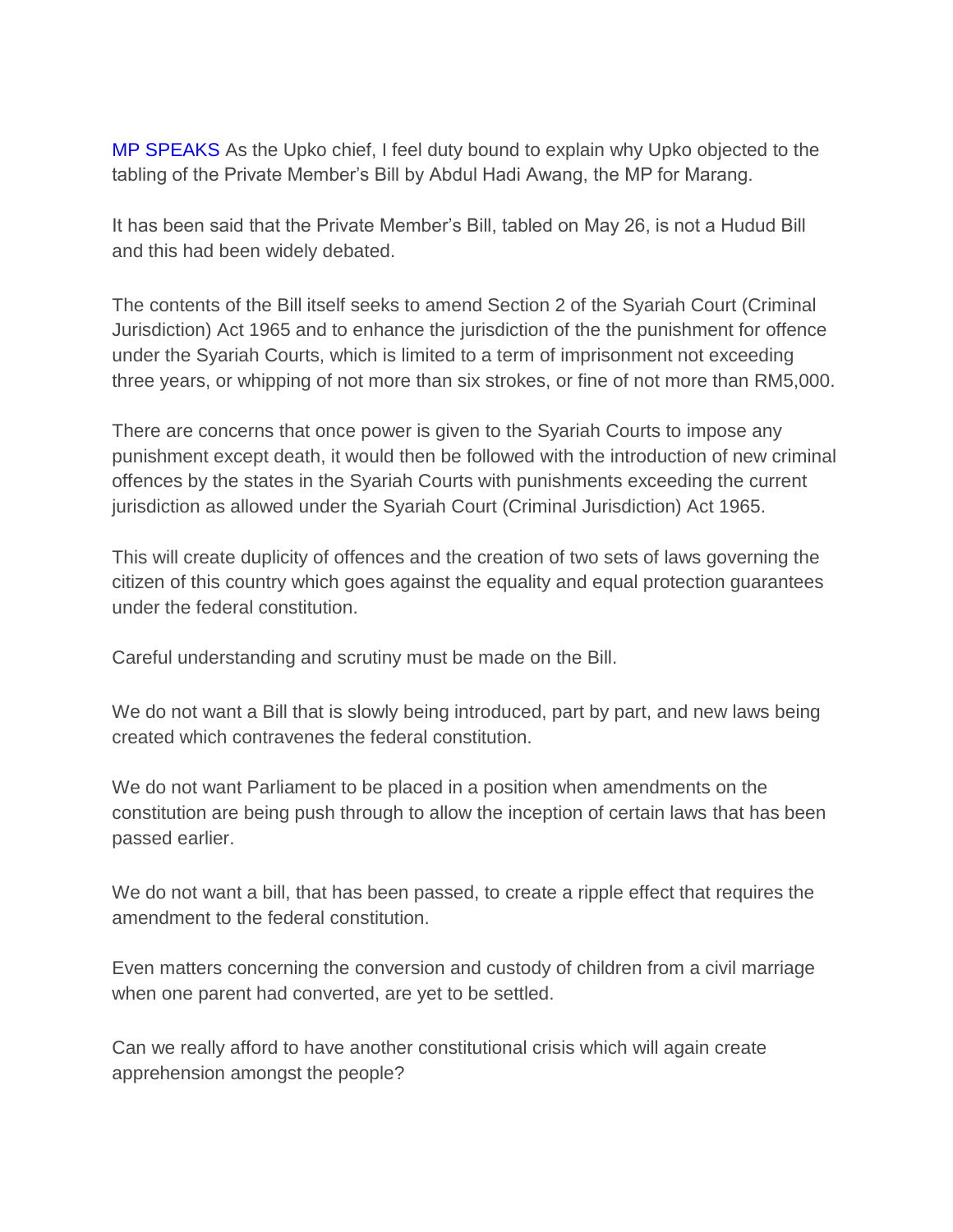At times like this, let us look back and remind ourselves of the hope and intention of why Malaysia was formed.

Our forefathers had the vision to create a great nation with such diverse people with different race, culture and faith to live harmoniously together with respect, acceptance and understanding.

From the moment when Tunku Abdul Rahman broached the idea of forming "Mighty Malaysia" on May 27, 1961 to the birth of our nation on Sept 16, 1963, our federal constitution was drafted to embody such hope, intention and spirit.

We have gone through many struggles and overcome challenges since the formation of this nation more than 50 years ago, blessed by the virtue of our federal constitution as our guiding light and beacon of hope.

We have achieved so much together as one people and as a nation.

Let us continue to respect and protect the very foundation that has been laid by our founding fathers that has united us throughout these years.

Every federal lawmakers in this country have taken their oath to protect the federal constitution in fulfilling their duties and responsibilities of serving this country and its people.

I for one am determined to fulfill that oath. This is my resolve.

Much has been said about the overnment's decision to move a motion supporting the Bill to be tabled.

This was a surprise to many, especially towards the components parties of BN.

Upko had always held true to the principle of "setia kawan" (friendship) in BN.

And we believe that a consensus decision, after hearing the opinions of each party which represent the various races in Malaysia, to be the best approach.

We must continue and protect this practice and principle so that we can overcome any challenges together as one people. This is Upko's prayer.